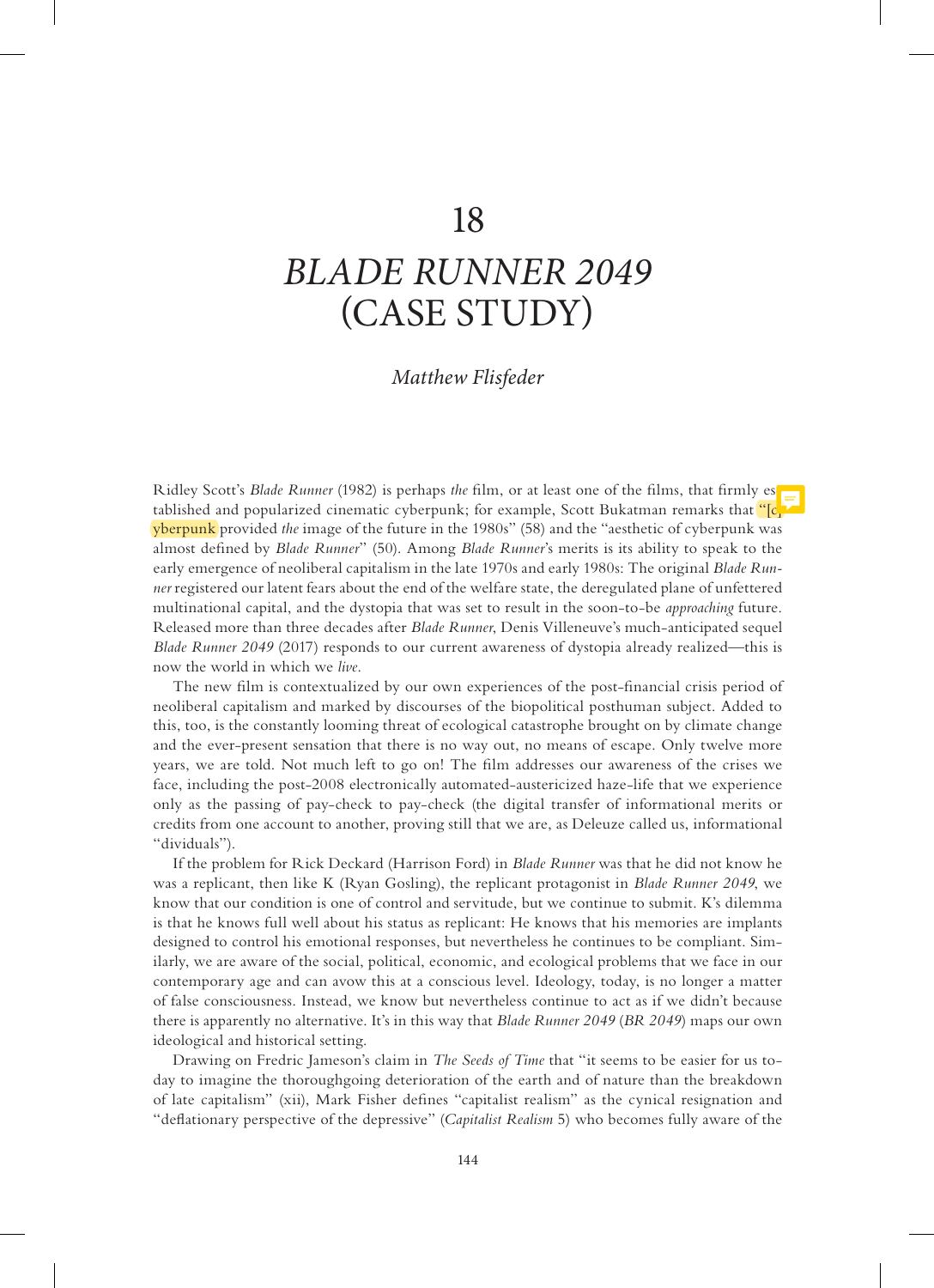#### Blade Runner 2049 *(Case Study)*

crises—economic, political, ecological, social, and cultural—but cannot imagine life otherwise. We have come, Fisher argues, to "the widespread sense that not only is capitalism the only viable political and economic system, but also that it is now impossible even to *imagine* a coherent alternative to it" (2). There is no way out of the current system. In this regard, capitalist realism as a concept, and its context in the aftermath of the 2007/08 financial and economic crisis—i.e. a post-crisis capitalism—help us better understand *Blade Runner 2049*.

*BR 2049* is set thirty years after *Blade Runner*. As the opening title sequence tells us, the Tyrell Corporation has gone bankrupt and has been bought out by billionaire Niander Wallace (Jared Leto) who made his fortune developing a new harvesting process for soy that helped to solve a famine that occurred in the timespan between the two films. After taking over Tyrell Corporation, Wallace developed a new line of NEXUS replicants, more compliant than their predecessor models. The new line of replicants is distinguished from the older models by the fact that they are fully aware that their memories are implanted. In the original film, the NEXUS-6 models are given artificial memories to help them deal with and learn how to better integrate emotional responses into their behavior. This is complicated, however, when it comes to Rachael (Sean Young), whose disruptive status as a replicant is a key narrative thread (particularly as she did not initially know that she was a replicant) and her memory-history objectified in a series of photographs she has of what she believed was her childhood but is actually the childhood of Tyrell's niece—thematizes the postmodern troubling of objective history, a troubling that takes on deeper meaning when it comes to the questions surrounding Deckard's unresolved ontological status. In *BR 2049*, however, K, the central hero, is aware that his memories are fake. This awareness links the film to Fisher's conceptions of "ironic distance" toward ideological beliefs in *capitalist realism* that "immunize us" (5) against false consciousness: K knows that he is a replicant and that his existence is one of servitude to humans. But this fact is, nevertheless, disavowed as a condition of his compliance. In fact, the film's *MacGuffin* comes when K finds 'evidence' that he may not be a constructed replicant, but perhaps a child born of an unexpected mother: Rachael.

Like the original film, *BR 2049* takes up similar postmodern and cyberpunk themes, such as the troubling of ontological reality, history, and subjectivity. It also examines the technologized relationship between capital, the state, and an exploitation based on embodied difference (human/non-human). But more so than the original, *BR 2049* develops the spatial and geocritical representation of the capitalist network that is only hinted at in *Blade Runner* by the pyramidal Tyrell headquarters that looms over an urban sprawl stretching into the visual horizon. *BR 2049*'s cognitive mapping extends well beyond the urban center, and although we do not go as far as seeing the off-world colonies, we do get a sense of the global network of centralized ownership and the peripheral (outsourced) production of multinational/globalized capital. For example, *BR 2049* portrays the networks of exploitation that go beyond the exploitation of replicant-machinic labor, such as when K visits an orphanage and child labor camp where technical components are being constructed and assembled. In addition, the ecological degradation outside fortress Los Angeles is given more attention, too, unlike in the original film where, at the end of the U.S. theatrical release, Deckard and Rachael escape north into a utopian wilderness, an ending that was famously tacked onto the theatrical release without Scott's permission and summarily stripped in later re-releases of the film (for a detailed account of the version history, see my *Postmodern Theory*). In *BR 2049*, K travels to a devastated Las Vegas, when he goes searching for Deckard, and we see that the city is awash in red fog and is unlivable due to poor air quality; similarly, the orphanage stands in an otherwise ruined San Diego that is little more than wasteland and garbage disposal site for Los Angeles. There is no restorative *nature* that exists outside urban dilapidation and pollution, perhaps a nod to the looming scarcity of nature for which we must begin to prepare.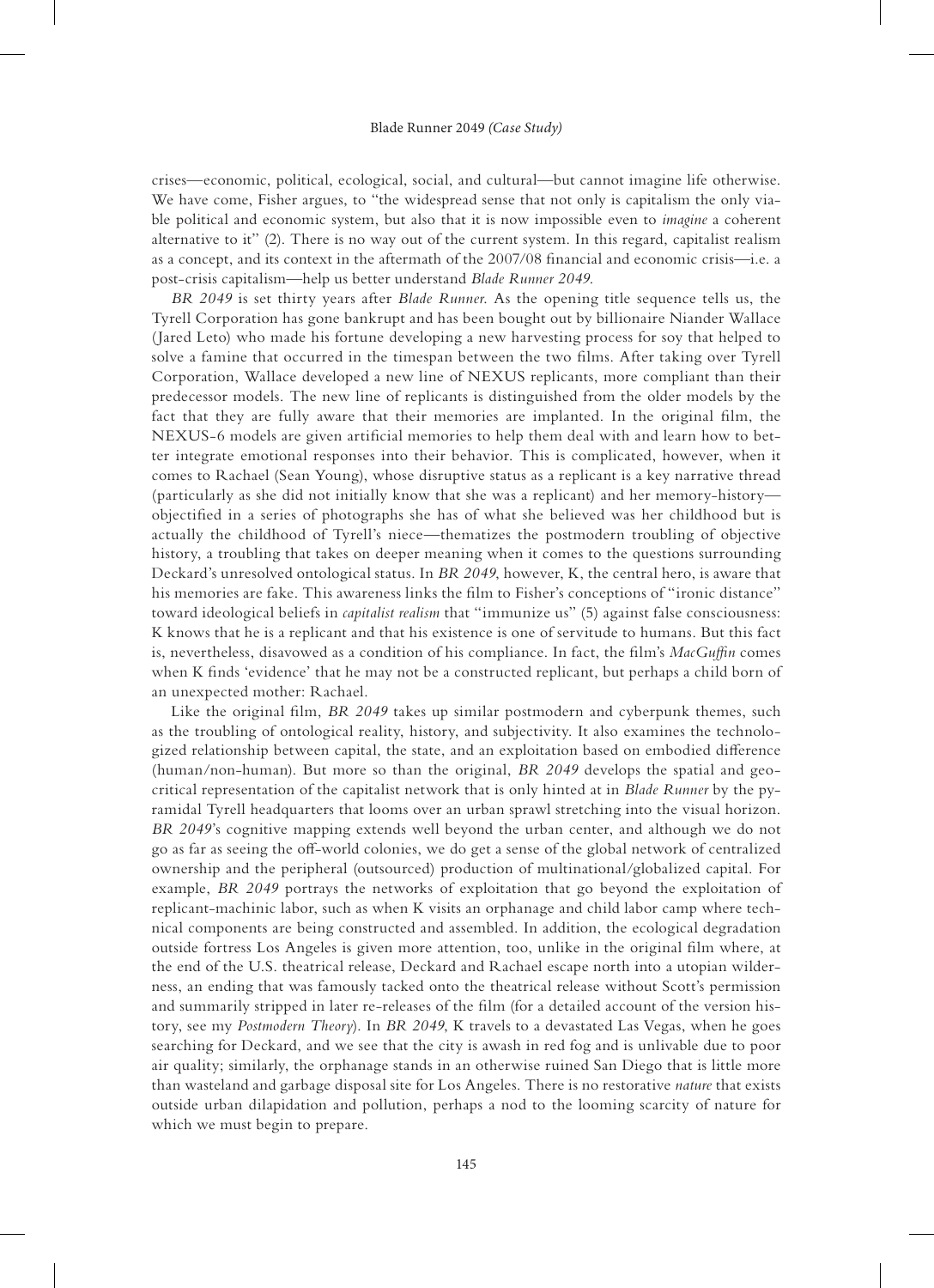#### *Matthew Flisfeder*

The visual representation in the film marking the difference between the glitzy neon-drenched urban centrality of fortress L.A. and the foggy, cloudy periphery of ecological decay marks an added distinction to *BR 2049*. Much of the popularity and later resonance of the original film comes from its visual depiction of the electronic urban landscape. *Blade Runner* aestheticizes quite clearly the postmodern interest in space over time, as much of the film is spent traversing bright nighttime skylines populated by electronic advertisements. One of the most iconic images is that of the large video display screen that switches between a sushi advertisement and one for Coca-Cola. Not only do these images help to portray postmodern depictions of urbanism and electronic mediation, but they also represent the field of total (and invasive) commodification—that is, the colonization of the commodity that is so apparent in the postmodern cinema and cyberculture that followed. *BR 2049* goes even further. It builds heavily on the postmodern aesthetic of digital, electronic, and commodified space, while the enhanced digital cinematography takes us deeper inside the urban fabric to give us a much more high-definition visualization of the city.

*BR 2049* still provides panoramic shots of the city, but when we move down to street-level, we are more capable of discerning the texture of the commodified culture of capitalist realism and its depressively hedonic characteristics, which, as Fisher (21–22) explains, refers to the fact that the more we are enjoined to enjoy in late capitalism, the more depressed we get from our inability to actually receive satisfaction. This, too, is portrayed through the pathetic fallacies in the film and the stark contrast between the electronic and commodified 'happy' city—where all of the holographic advertisements seem much happier and brighter than the people traversing the streets—and the dark, snowy, and cold atmosphere that now permeates this environment and is indicative of our actual sentiments toward this space. Commodities and advertisements enjoin us to enjoy, but instead we are left with the kind of "reflexive impotence"—the self-fulfilling prophecy of defeat—that Fisher ascribes to the cynicism of capitalist realism (21).

The contrast between the vibrancy of the city and peripheral decay is apparent in *BR 2049*'s opening shot, which mirrors the original. In both films, we first see an extreme close-up on an apparently human eye, although we are unsure if we are seeing a human eye or that of a replicant. The visual then cuts to a panoramic shot of the futuristic landscape. In the original film, a hover car flies out from behind the camera and toward the screen, tying our gaze into the highly technologized fabric of future Los Angeles. In *BR 2049*, similarly, K's hover car flies in from behind the camera to reveal the landscape; only here, it is not the futuristic L.A. but the vast fields of protein farms, likely outsourced by Wallace. This is where K finds Sapper Morton (Dave Bautista), an old NEXUS model that he has been sent out to retire. This stark contrast in the visual representation of center and periphery—i.e. futuristic landscape in *Blade Runner*; protein farms and outsourced labor in *BR 2049*—ties in well with the humanist and posthumanist themes of capitalist realism present in the film.

*Blade Runner 2049* is bracketed by the twin dilemmas of contemporary capitalism: that of looming ecological catastrophe, and the other of enhanced digital automation. These two problems, according to Peter Frase, define the various dilemmas of our current age (1). The threat of climate change, he writes, is one of too little, of the depletion of the environment and resources (2), which the film addresses in the fortress-like imaginary of the caged-in cybernetic city, where wealth appears centralized, however still unevenly distributed. The threat of automation, on the other hand, is one of too much: too much production (overproduction), which is still centralized and concentrated into the hands of the very (corporate) few. It falls to the role of the state, then, to mitigate these contradictory forces, which is why in the film an antagonism brews between the interests of Wallace and those of Lieutenant Joshi (Robin Wright). Wallace becomes obsessed by the possibility that a replicant could birth a child. As a capitalist, he sees this as a way to significantly reduce his costs of production: Replicants can reproduce themselves, laboring bodies that can go into labor. For Joshi, though, this possibility creates a threat of potentially building and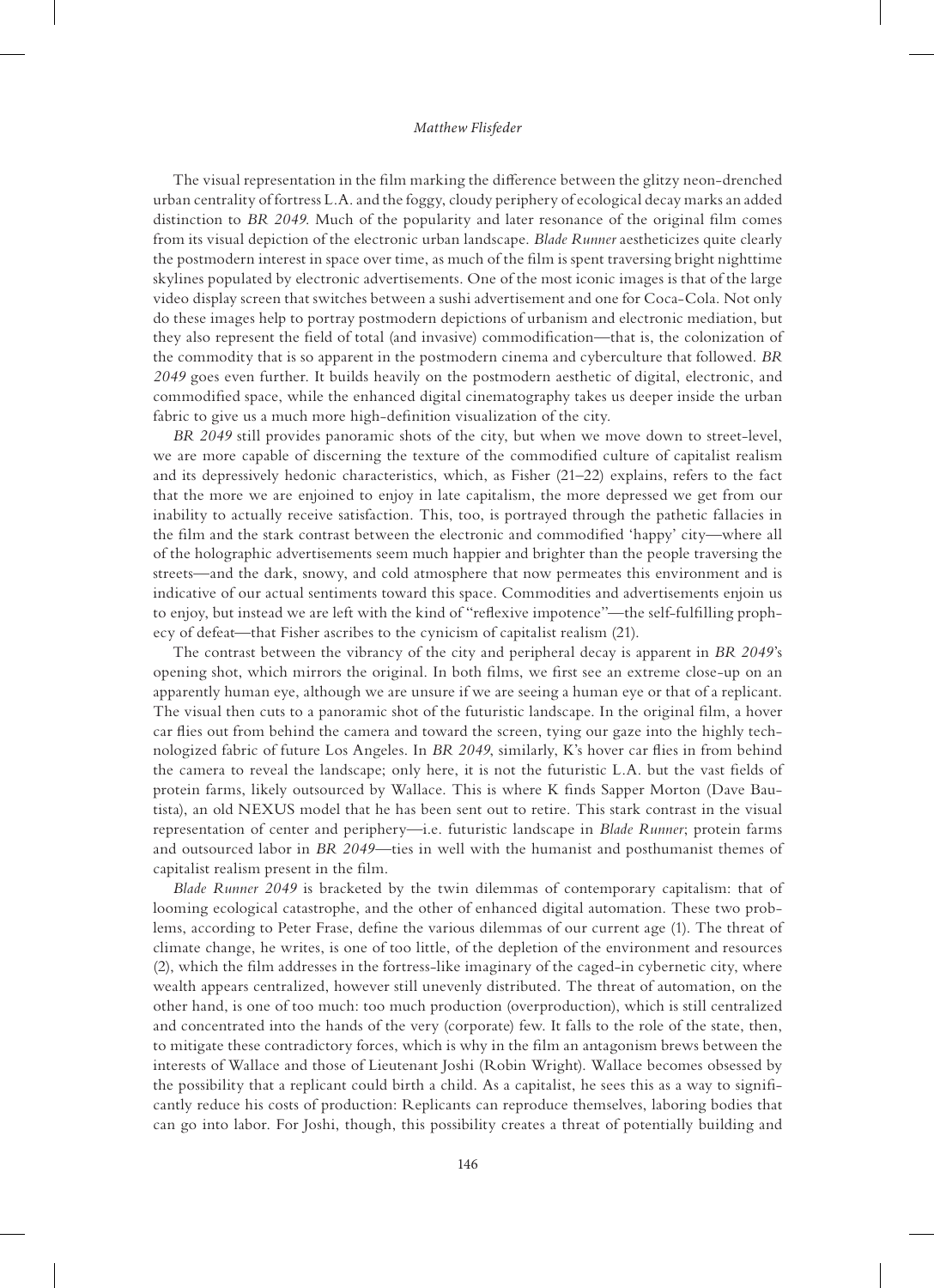exacerbating a political rift between the replicants and the humans, leading to war. She realizes, as did Marx and Engels, that capital itself produces that which can lead toward its destruction: the proletarian labor force. Joshi's concern is proven accurate later in the film when K is contacted by the underground replicant resistance and tasked with killing Deckard to stop him from leading the authorities to Rachael's true child. The replicants, therefore, represent both the machines *and* the conscious operators of the machinery (the workers), making them stand in for both the objective means of production *and* the exploited proletariat.<sup>1</sup> Finally, the question over automation is the one that plays into the current interest in Left accelerationism which champions the idea of a fully automated luxury communism, where the drudgery of work is replaced by a fully automated and roboticized society.<sup>2</sup>

The original *Blade Runner* thematizes the postmodern breakdown of the signifying chain and puts to question reality and ontology at a *subjective* level. Contemporary theory, however, is preoccupied with the question of our *object* status, and this is a narrative thread that underwrites *Blade Runner 2049*. For example, one of the ethical imperatives of new materialism is to turn away from too-easy dualisms and displace the centrality of the human subject. This, we might assume, is understandable given our present anxieties about climate change and the Anthropocenic deterioration of our planet. The human footprint, so it has been observed, has had a deleterious effect upon all life on Earth. The basic premise, then, of the various new materialisms (such as speculative realism, object-oriented ontology, vitalist materialism, actor-network theory, and so forth) is the need to dissolve the hierarchical relationship between humans and the rest of the planet—that is, between the human and the *non-*human. Object-oriented ontology theorist Levi Bryant, for instance, draws on Gilles Deleuze and Félix Guattari to propose that instead of distinguishing the human and the machinic, we see all objects (both non-human *and* human) as various different *types* of machines. Humans, after all, are machinic in the way that our biology is composed. All exist, he explains, as a network—a mapping—of the various relationships between machines of different sorts. But given the harmful impacts of human machines, some new materialists, such as Steven Shaviro, argue for an ethical and strategic anthropo*morphism* to move past a dominating anthropo*centrism*. That is, he claims, there is a need to ascribe to the non-human the qualities of the human as an exercise in ethical thinking, so that we might consider better taking care of and nurturing the non-human (61). Anthropomorphism therefore can be an act of displacing anthropocentrism. Similarly, critical posthumanist and vitalist materialist thinkers, such as Rosi Braidotti and Jane Bennett, argue in favor of *extending* the category of subject beyond the human to encompass all, both human and non-human. As these theories would have it, there is a need to dissolve the human/non-human binary, whether in the form of extending subjectivity beyond the human, or through the displacement of the category of the subject all together, making us all machines of different types.

Object-oriented ontologies, new materialisms, and posthumanisms are historicized within the context of late, post-crisis neoliberal capitalism. They are a reaction to the crises of neoliberal capitalism, and to the twinning impacts of climate change and automation. They are, in fact, a by-product of the objectified status, that deeper reification and objectification—the downward mobility—of the neoliberal middle classes.

The primary basis of neoliberalism, beyond its apparent penchant toward deregulation and non-interference, is its fundamentalist ethics toward markets and entrepreneurialization. In contrast to the classical liberal view with regard to the equality of agents in the market, neoliberalism views us all as individual entrepreneurs (businesses of one) in competition with each other for access to scarce resources. Buying access to resources (skills, education, cosmetics, networks, information communication technologies, etc.) means we are investing in ourselves, in our human capital—in ourselves as values, as objects, that can procure potentially more wealth, more capital. In the process, we continue to self-objectify.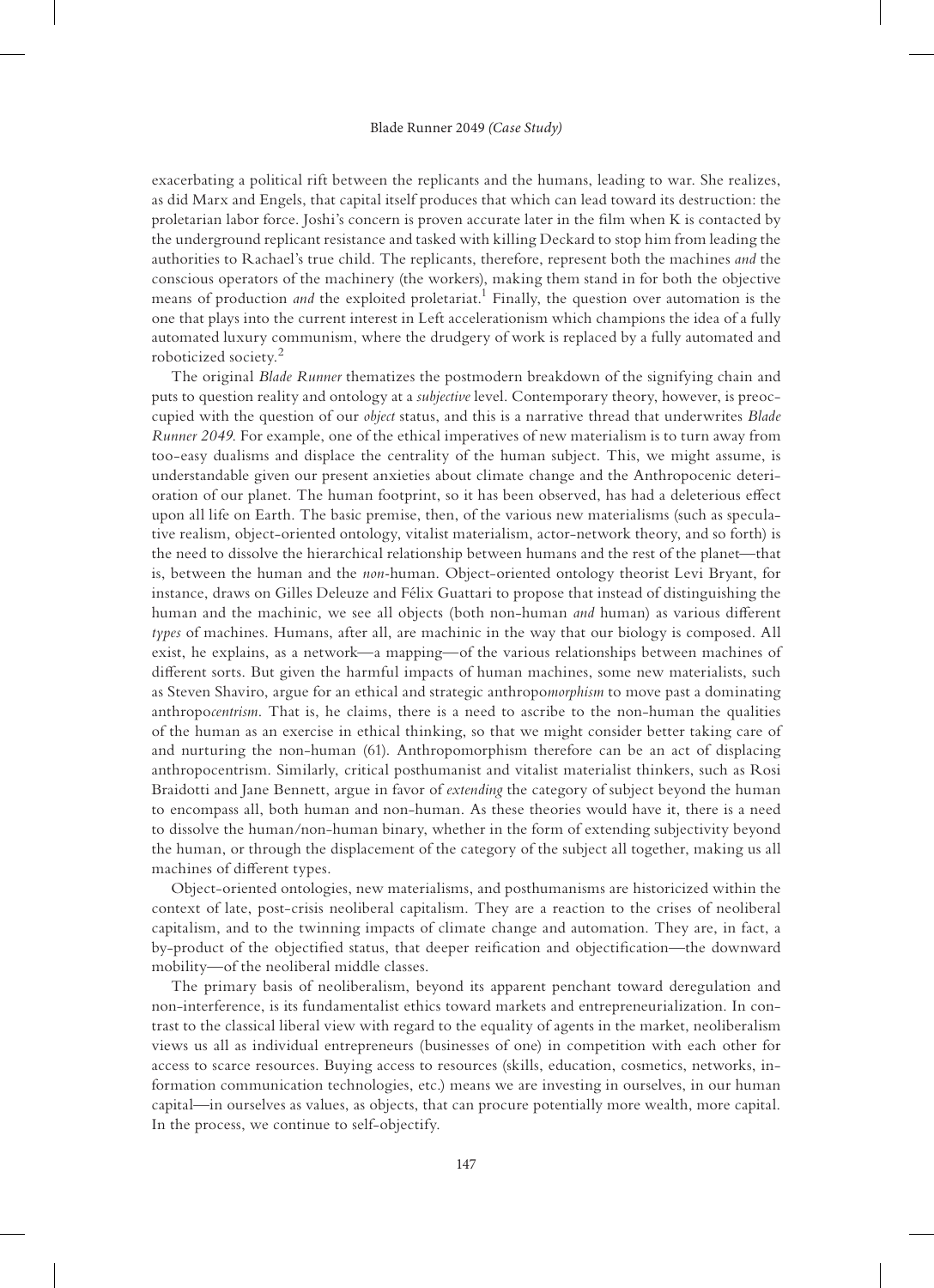#### *Matthew Flisfeder*

It is in this context that the materialism of object-oriented ontology and posthumanist ethics begins to make sense. We are encouraged to displace the hierarchy and the dualism of the human/ non-human relationship when the white middle classes are beginning to feel their presence *as* objects, as machines. It's in this sense that new materialisms and posthumanisms are historical symptoms of the latent effects of post-crisis neoliberal capitalism. And here we can come back to the ethical significance of cyberpunk and *BR 2049* in the context of late postmodern culture.

As a political film, then, *BR 2049* represents a dialectical mediation between the ethical dilemma of how precisely to act when the human no longer figures in its centrality and memory-laden machines are seemingly ubiquitous. Here, a number of overlapping representations intersect to ask how precisely we should proceed politically and ethically when, on the one hand, human agency is radically decentered, and on the other, when it is precisely human action that is deemed to be at the root of our environmental and technological dilemmas, if not outright failures. These questions are taken up by some of the ancillary characters in the film.

First, K's holographic girlfriend Joi (Ana de Armas) is exemplary in this regard. It is clear from the beginning of the film that she remains spatially confined and limited since as a hologram she is without corporeal substance, not counting the hardware that is responsible for projecting her: She remains largely immobile and tethered to K's movement. While she may depict a high point in artificial intelligence, she seems to lack the very will or agency that we tend to deem as typical of the human. Throughout the film, her affection for K appears genuine and authentic, culminating in a heartbreaking scene when she is destroyed and ostensibly dies; however, near the end of the film, K encounters a large holographic advertisement for the Joi product (a striking visual image in the trailers that is key to marketing and promoting the film) that suggests her affection was just another component of the simulation. The hologram Joi ironically embodies the affective (unpaid) labor of social reproduction, condensed into artificial intelligence, and which corresponds with the other female characters in the film.

Consider the decidedly corporeal Mariette (Mackenzie Davis), a member of the resistance who is tasked with recruiting K by its leader, Freysa (Hiam Abbass). To carry out her mission, however, Mariette must first use seduction to attract his attention. Visually, and as a replicant, Mariette is reminiscent of Pris, the pleasure model from *Blade Runner*: She is a sex worker who initially meets K by trying to proposition him as a potential client. Later, we learn that Joi has hired Mariette to act as a surrogate body for them to have sex, emulating a similar scene in Spike Jonze's film, *Her* (2013).<sup>3</sup>

Yet another female character whose agency is brought into question is that of Wallace's aid, Luv (Sylvia Hoeks), who seems to obey every order she is given to violently acquire the means to best secure his financial interests: locating Deckard and finding out about the replicant child. Given these representations, the question needs to be asked: what separates Luv from Mariette, both of whom assist without question their leaders in the class struggle between the capitalist forces (Wallace) and the proletarian resistance (Freysa)? It is perhaps worth noting, too, that the two female characters who appear to be free to act of their own agency are Lieutenant Joshi and Freysa. They appear to express and embody most clearly the political class struggle. After all, Wallace seems to have very little regard for how his own actions and interests can negatively affect his class status—a true sign of the ruling class—while it is Joshi who remains concerned about staving off the replicant revolution. But as a representative of the state, we might contest that Joshi's ethics pertain more so to the interests of capital, and hence she remains unfree, just another cog in the machine.

There is, of course, the final relationship between K and Dr. Ana Stelline (Carla Juri), the designer of the replicant memories. Stelline, too, remains trapped—she is confined to a sterile room in her company's headquarters due to a childhood immune deficiency. She is very much like the other female characters in the film: She remains limited and restricted. However, she and K are bound in the way that they share the particular memory that leads K on his quest to uncover the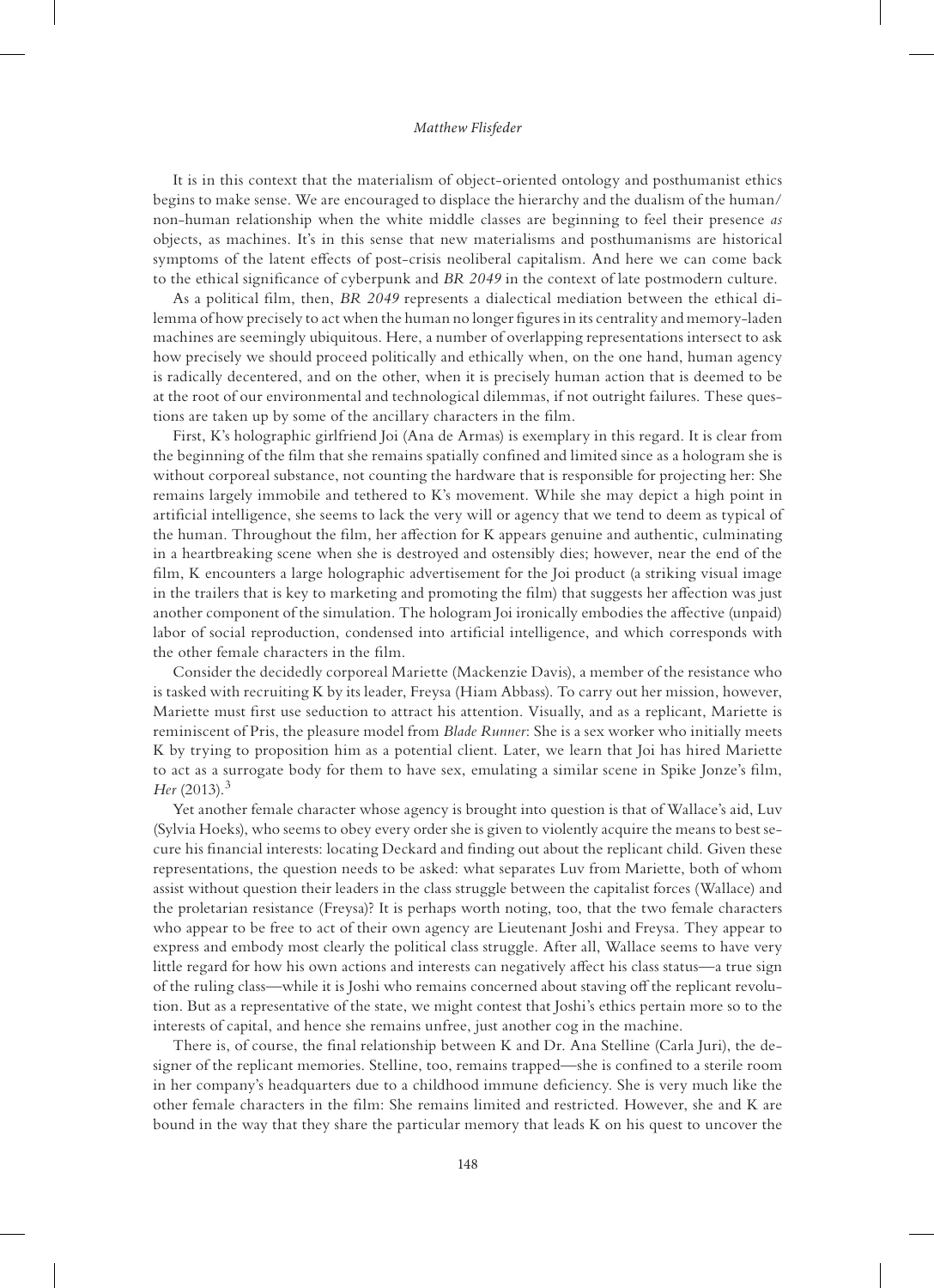#### Blade Runner 2049 *(Case Study)*

truth about his own status as subject: the memory that he has of his childhood that leads him to believe that he is Rachael's child. We learn through Freysa that Stelline is in fact Rachael's child, not K. Against common standards in replicant production, Stelline used her own memory, which was implanted into K's mind. Until he learned this truth, though, K was led to act, driven by his quest to uncover the truth.

As noted earlier, a key difference between K and Rachael is that K knew that his memories were implants. It was only when he was lured by the possibility that his memory was real that he became subjectivized through a process of misrecognition. Common among cyberpunk protagonists is the suggestion that true humanity factors not as a matter of self-consciousness or self-awareness. It is the product of an unconscious—what the machinic lacks is not consciousness but an unconscious. More specifically, *BR 2049* suggests that humanity and human ethics are not to be defined by a will, but by a drive enacted by trauma. K is subjectivized by the trauma of his memory, the loss of his experience as a replicant, and subsequently by the loss of the authenticity of his memory that was given to him at the beginning.

This might, in fact, be the ethical lesson of the film: that it is only through an initial misrecognition that we are humanized, driven by a singular desire to act in accordance with that misrecognition. It is by following this misrecognition to the end and discovering that one is delivered back to what they already knew that they were, but now from a new perspective. K misrecognizes himself as potentially human, and that is what makes him an ethical subject—a human-centered subject. For what the film proposes is that we are activated as subjects, not by the conscious self-recognition of what we are, but by an unconscious misrecognition that drives us to act. The ethical and political lesson of the film is that in the face of the potential reduction to our mere object status, what makes us human is our continued evasion of this fact in the misrecognition of our (cyber-)essence. When we place this lesson in the context of the present, in our own historical conditions, faced with the neoliberal capitalist reduction of our being into mere object status (whether as biological machines, reducible data, or even human capital), the aim is toward  $(d-)$ subjectivization. *BR 2049* therefore continues to demonstrate why cyberpunk is an ethical mode.

#### **Notes**

- 1 Since it appears that K is a paid laborer—he earns an income which he uses to pay rent and buy his own technological goods, such as his electronic girlfriend, Joi—he too is exploited labor in the traditional marxist sense of wage labor as the source of capitalist surplus value.
- 2 This also leads to contemporary questions around the distinction between human and machinic labor, the difference between what Deleuze and Guattari (see also Lazzarato) refer to as machinic enslavement and social subjection, the various new materialisms and object-oriented ontologies, and contemporary posthumanist theory.
- 3 For a further exploration of Spike Jonze's *Her*, please see Flisfeder and Burnham.

#### **Works Cited**

Bennett, Jane. *Vibrant Matter: A Political Ecology of Things.* Duke UP, 2010.

*Blade Runner*. Directed by Ridley Scott, performances by Harrison Ford, Rutger Hauer, and Sean Young, Warner Brothers, 1982.

*Blade Runner 2049*. Directed by Denis Villeneuve, performances by Ryan Gosling, Harrison Ford, Ana de Armas, and Robin Wright, Sony Entertainment, 2017.

Braidotti, Rosi. *The Posthuman*. Polity, 2013.

Bryant, Levi R. *Onto-Cartography: An Ontology of Machines and Media*. U of Edinburgh P, 2014.

Bukatman, Scott. *Blade Runner*, 2nd Ed. Palgrave Macmillan, 2012.

Deleuze, Gilles and Felix Guattari. *A Thousand Plateaus: Capitalism and Schizophrenia*. Translated by Brian Massumi. U of Minnesota P, 1987.

Fisher, Mark. *Capitalist Realism: Is There No Alternative?* Zero Books, 2009.